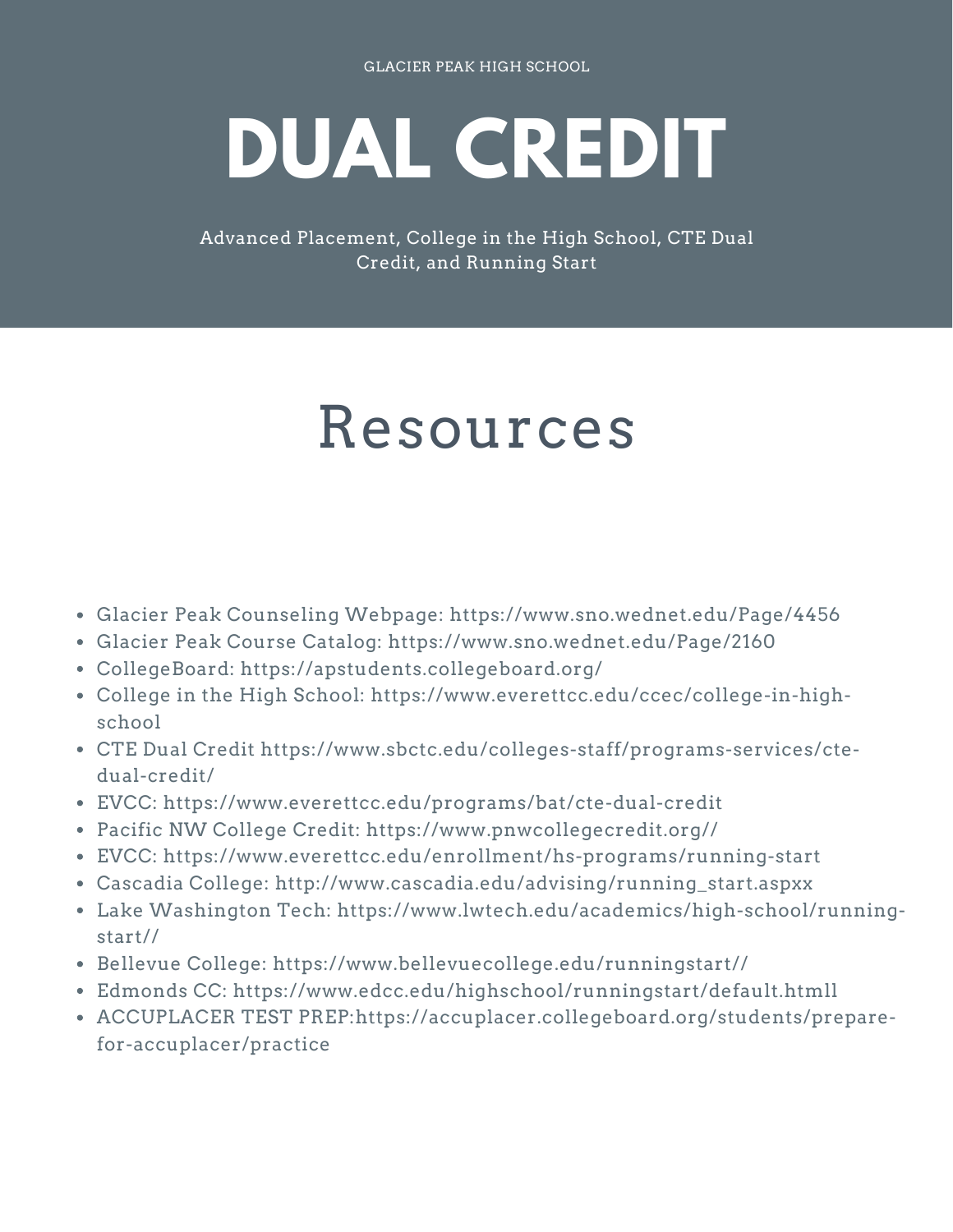### **Advanced Placement**

**ADVANCED PLACEMENT COURSES:** AP courses are college-level courses. They are engaging and rigorous, setting high academic standards and establishing behavior and study habits consistent with success in college. All AP courses are full-year courses and will prepare students to take the AP tests given in May.

GPHS offers a variety of AP courses; it is advised that students consider which courses will best serve their long-term goals in preparing for post high school success. Students should understand that they are enrolling in college-level courses. Students considering AP courses should talk with other students, teachers, counselors, and parents to make the choices that would best contribute to a successful high school and college career. We offer these courses as a demonstration of our commitment to excellence and intend that they will be a positive experience for all involved. The number of AP courses a student takes should also be considered. Please note that these courses require more of a time commitment to be successful.

The AP examinations are offered annually to give high school students opportunities to demonstrate college-level achievement. Benefits vary according to the college attended. Among these benefits are:

- Exemption by colleges or universities from beginning courses and permission for students to take higher-level classes in a specific field.
- Academic college credit awarded for examinations taken based on qualifying test scores.
- College tuition savings credit may be given for qualifying AP test scores of three or higher (varies by institution).
- Eligibility for college honors and other special programs open to students who have received AP recognition.

#### **AP classes offered are:**

AP Art-Drawing, 2D, 3D AP Physics AP Biology **AP Statistics** AP Calculus AB AP US Government and Politics AP Calculus BC AP US History AP Chemistry **AP World History** AP Comparative Government AP Computer Science A AP Computer Science Principles AP Economics AP English Language and Composition AP English Literature and Composition



Students interested in taking any of these examinations should contact their AP course instructor for sign-up information. AP end of course exams are traditionally given in May and are scheduled by the College Board organization.

All AP courses are subject to minimum enrollment numbers for them to run. Recent fees for AP testing have been under \$100.00 and need-based financial assistance may be available for students who cannot afford the test fee. Students sign-up and pay for AP tests in November for tests administered the following May.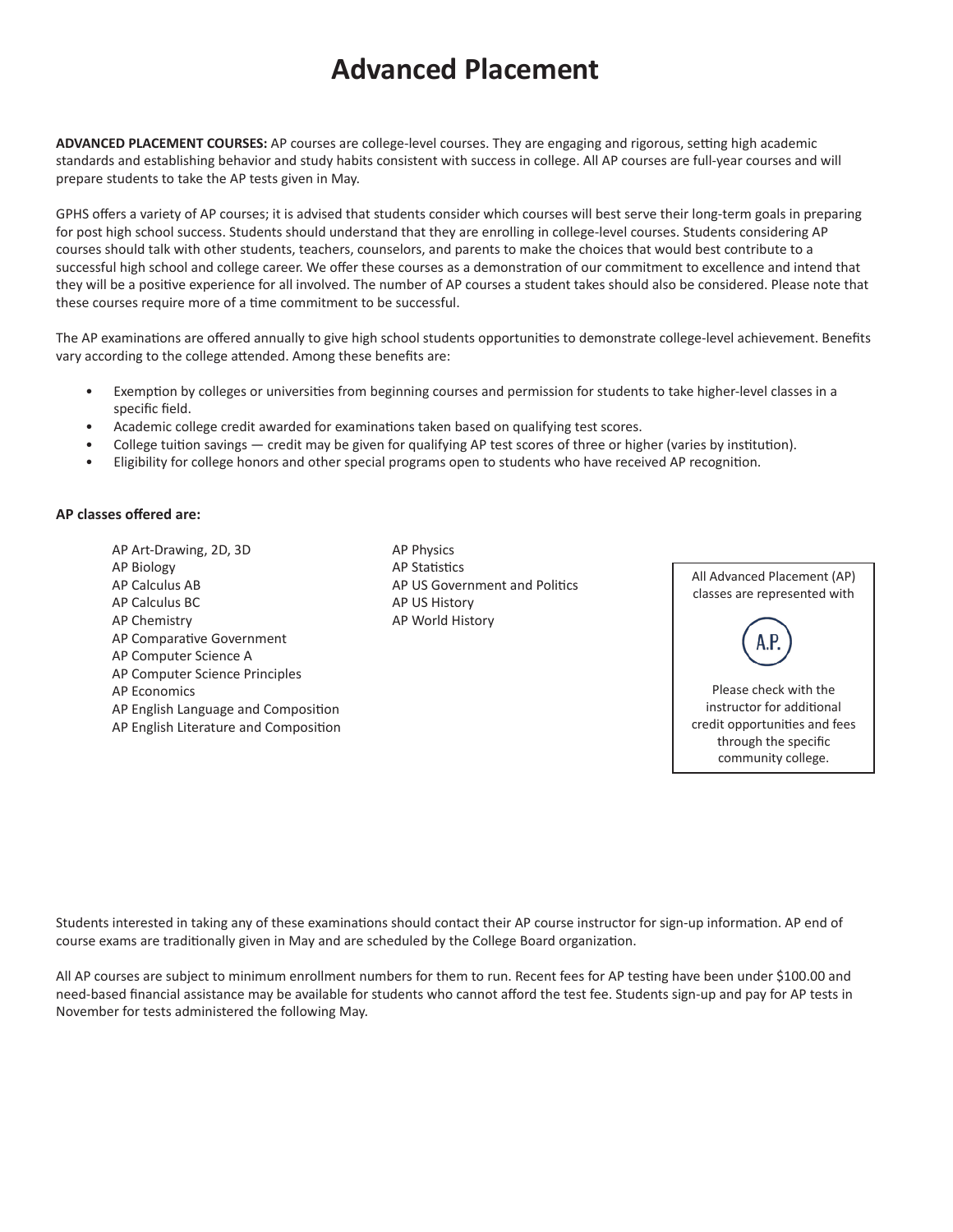## **CTE Dual Credit Course Offerings**

College credits can be earned through some Sno-Isle Tech programs. In addition, the following classes offered at GPHS may be available for credit through Pacific NW College Credit (PNWCC) with a B or better or through Everett Community Colleges with a C or better. Please note that there may be family/student fees associated with receipt of potential college credits. See your CTE Dual Credit teacher for more information regarding registration deadlines and fees. Students will not be able to receive credit if registration is not completed by the end of the current school year. \*All CTE Dual Credit courses are subject to Community College approval and availability on a yearly basis. More information can be obtained from the following websites: SERS CTE website [- https://www.cteser.org/,]( https://www.cteser.org/) Pacific NW College Credit Program [https://www.pnwcollegecredit.org/,]( https://www.pnwcollegecredit.org/) or Everett Community College <https://www.everettcc.edu/programs/bat/tech-prep>

| <b>GPHS Course</b>                                                                          | <b>GPHS CODE</b>  | <b>Everett Community College (EvCC)</b>                                                                             | <b>EvCC Course Code</b>                       | <b>COLLEGE CREDIT</b> |
|---------------------------------------------------------------------------------------------|-------------------|---------------------------------------------------------------------------------------------------------------------|-----------------------------------------------|-----------------------|
| Personal Finance                                                                            | <b>CTB201</b>     | Personal Finance                                                                                                    | <b>ACCT 113</b>                               | 5                     |
| Advanced Business Management FBLA                                                           | CTB407/CTB408     | <b>Small Business Essentials</b>                                                                                    | <b>BUS105</b>                                 | 5                     |
| <b>CADD Fundamentals</b>                                                                    | CTT101            | Introduction to Engineering Graphics and<br>2D Auto CAD                                                             | <b>ENG T 100</b>                              | 5                     |
| Advanced CADD/CAM ONE                                                                       | CTT201/CTT202     | Engineering Graphics 3D CAD CAM                                                                                     | <b>ENG T 108</b>                              | 4                     |
| Advanced CADD/CAM TWO                                                                       | CTT301/CTT302     | Engineering Graphics 3D CAD CAM                                                                                     | <b>ENG T 259</b>                              | 4                     |
| <b>Business Math</b>                                                                        | CTB307/308        | <b>Business Computations 9BUS 130</b>                                                                               | <b>BUS 130</b>                                | 5                     |
| <b>GPHS Course</b>                                                                          | <b>GPHS CODE</b>  | <b>Edmonds Community College (EdCC)</b><br>*offered through Pacific NW College<br><b>Credit</b>                     | <b>EdCC Course Code</b>                       | <b>COLLEGE CREDIT</b> |
| <b>Culinary Essentials II</b>                                                               | CTF301            | <b>Culinary Pantry Preparation 1</b>                                                                                | CLART 131                                     | $\overline{2}$        |
| <b>Interior Design</b>                                                                      | <b>CTF205</b>     | Introduction to Interior Design                                                                                     | INDES140                                      | 5                     |
| Introduction to Digital Arts                                                                | CTA101            | Illustration                                                                                                        | VISCO145                                      | 4                     |
| Web Design                                                                                  | CTA211            | Web Development 1                                                                                                   | CIS 241                                       | 5                     |
| <b>GPHS Course</b>                                                                          | <b>GPHS CODE</b>  | <b>Bellevue College</b><br>*offered through Pacific NW College<br><b>Credit</b>                                     | <b>Bellevue College</b><br><b>Course Code</b> | <b>COLLEGE CREDIT</b> |
| Introduction to Marketing                                                                   | CTB 103-104       | Marketing Intro                                                                                                     | <b>MKTG103</b>                                | 5                     |
| <b>Advanced Marketing</b>                                                                   | CTB303/304        | Principles of Retailing                                                                                             | MKTG135                                       | 5                     |
| Entrepreneurship/DECA                                                                       | CTB403/CTB404     | Principles of Selling<br><b>DECA Practicum</b>                                                                      | MKTG131 AND<br>MKTG290                        | 5 AND 5               |
| Photography 1 or Advanced Photography<br>* Must complete one of the 2 courses for<br>credit | CCTA202 or CTA302 | Digital Design and Storytelling                                                                                     | <b>DMA 102</b>                                | 5                     |
| Sports and Entertainment                                                                    | CTB201/202        | Sports Marketing, Intro                                                                                             | MKTG103                                       | $\overline{2}$        |
| <b>GPHS Course</b>                                                                          | <b>GPHS CODE</b>  | Lake Washington Technical Institute of<br><b>Technology</b><br>*offered through Pacific NW College<br><b>Credit</b> | <b>LWT Course Code</b>                        | <b>COLLEGE CREDIT</b> |
| Sports Medicine 1                                                                           | CTS201/202        | Athletic Training, Intro                                                                                            | <b>FTNS 128</b>                               | 3                     |
| Sports Medicine II                                                                          | CTS302/303        | Principles of Sport & Exercise                                                                                      | <b>FTNS 112</b>                               | 3                     |

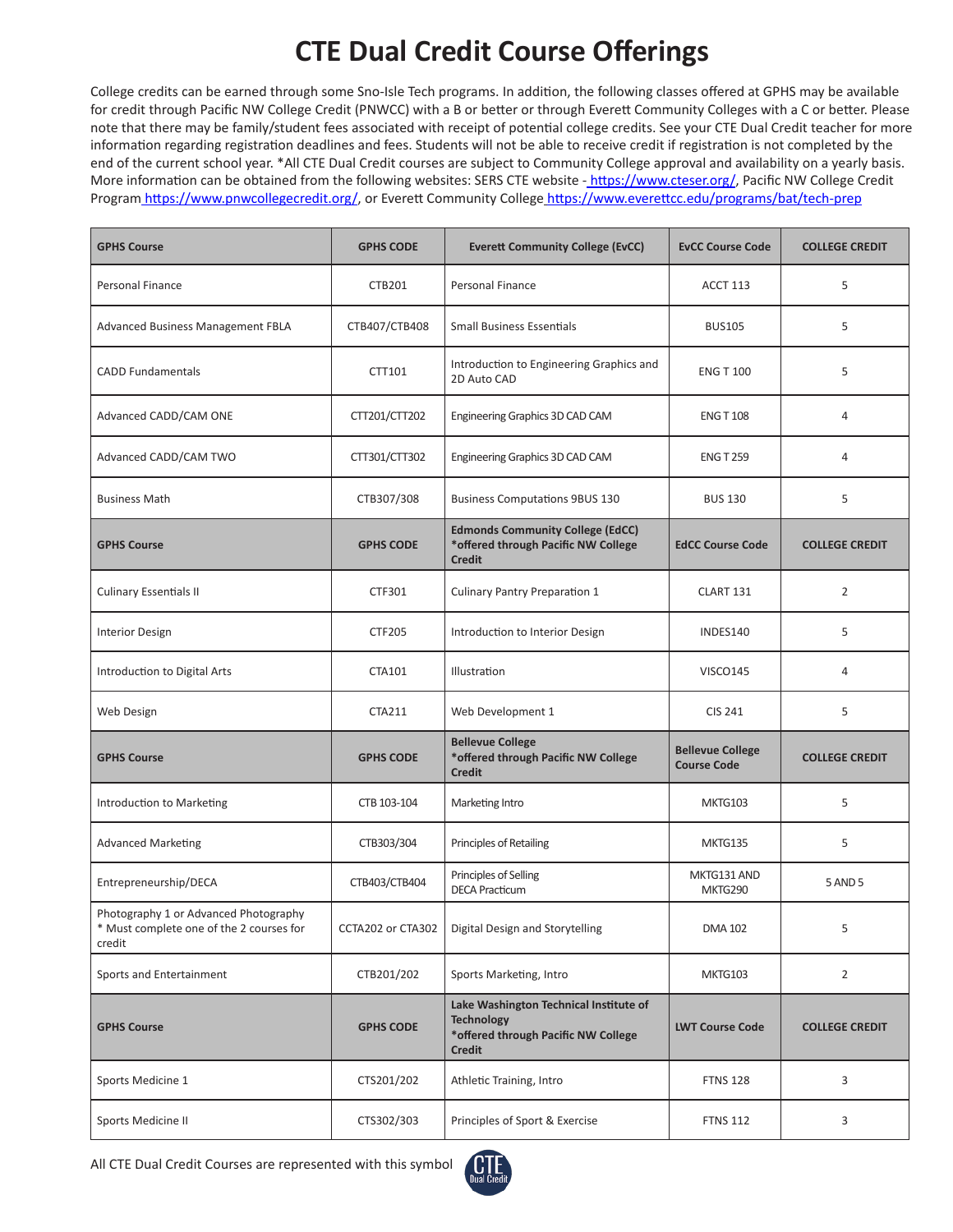

CTE Dual Credit allows high school students to earn high school and college credit at the same time for successfully completing certain Career and Technical Education (CTE) courses at the high school or skill center. CTE Dual Credit integrate academics with technical and real-world skills that help prepare students for advanced education and careers in countless professional-technical occupations.

#### **Steps to Earn CTE Dual Credit:**

- Enroll in an eligible class at your high school or skill center
- Create an account in SERS & register your high school class in the SERS system **SERS** = Statewide Enrollment & Reporting System: **www.ctesers.org**
- Register and pay during the same school year student takes eligible high school class
	- **Registration& Payment System is open December 1st - June 15th**
- Students must earn grade of **"B"** or higher in the class(es)

#### **CTE SERS ID # (former Tech Prep ID #):**

- Upon creation of your SERS account, you'll be assigned a SERS ID number *Example: (TP3 - XX - XXXX)*
	- SERS ID number is required to pay your fee with a credit card online
- SERS ID number can be found:
	- On the profile page in your CTE SERS account, just above the mailing address
	- On each confirmation email sent to you from CTE SERS

#### *If you forget or cannot find your SERS ID number, email us at info@PNWcollegecredit.org*

#### **Pay \$50 Fee Prior to June 15th Deadline:**

- One, non-refundable, \$50 payment per student, per school year.
	- o Fee Covers all courses from one school year.
- Pay by **Credit Card online**: **[http://PNWcollegecredit.org/pay](http://pnwcollegecredit.org/pay)**
- Pay by **Check or Money Order**:

PNW College Credit Bellevue College, MS N-211 3000 Landerholm Circle SE Bellevue WA 98007

**You must register and pay for credit in the same year you are enrolled in the class. A late fee of \$15 per year will be assessed for approved previous year credit. Please email our office for any prior year credit requests and questions**

#### **Financial Assistance/Fee Waivers Available!**

- All students on free/reduced lunch are eligible for fee waiver
- Financial hardship? Email us at **[info@PNWcollegecredit.org](mailto:info@PNWcollegecredit.org)**

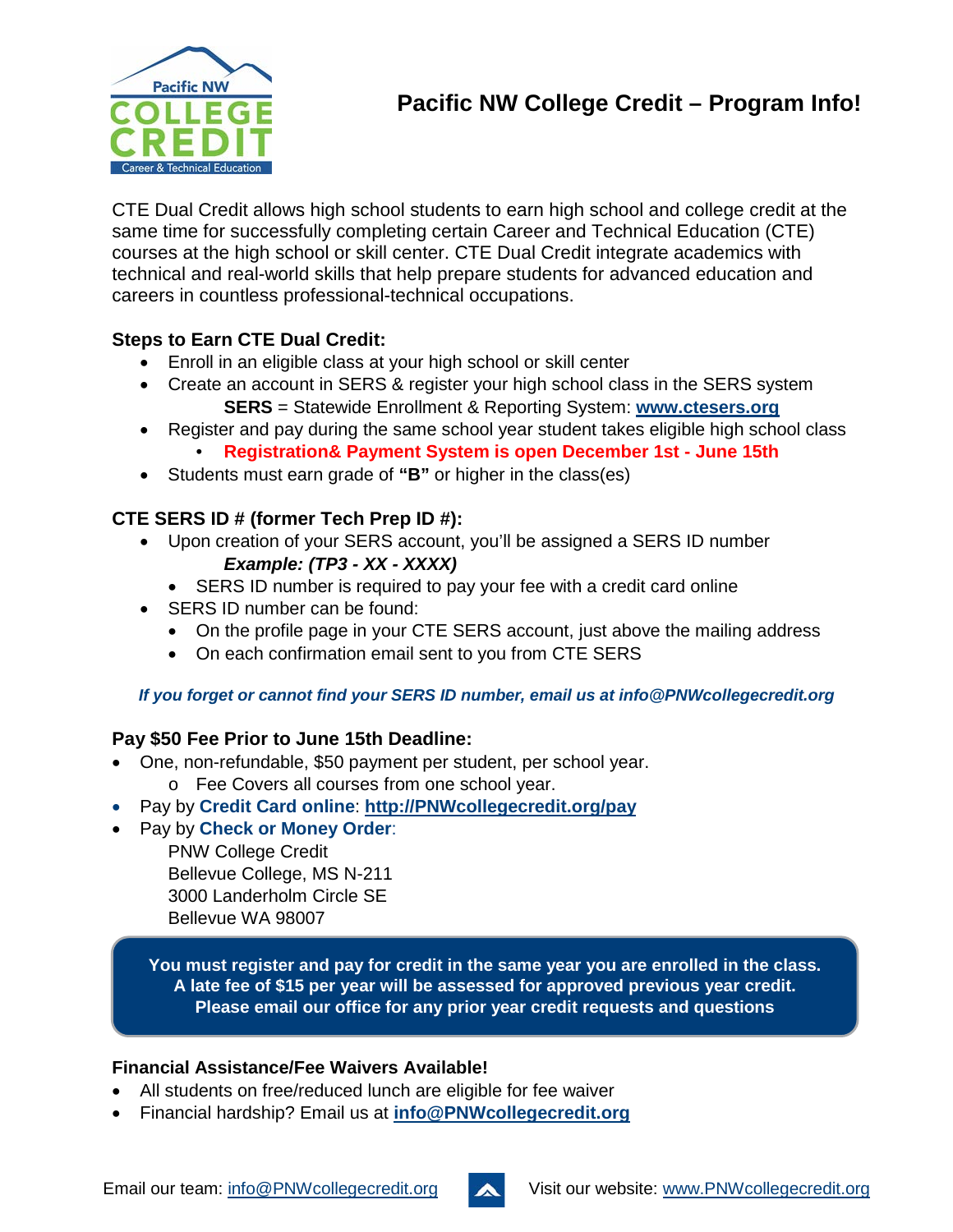# **College in the High School Availability**

Students may earn college credit through Everett Community College by taking one of the specific GPHS courses listed below. **These classes are subject to community college approval on a yearly basis.** See the appropriate subject area teacher for details. Registration is on-line through Everett Community College and Edmonds Community College in the fall and/or spring. **The fee is approximately \$220.00 per 5-semester credit and is subject to EvCC registration fees**. **More information: [http//www.everettcc.edu/ccec/college-in-high](file:///E:\www.everettcc.edu\ccec\college-in-high-school)[school](file:///E:\www.everettcc.edu\ccec\college-in-high-school)**

| <b>GPHS COURSE</b>                                        | EVERETT COMMUNITY COLLEGE COURSE EQUIVALENCY<br>Subject to change by EvCC       | <b>COLLEGE</b><br><b>CREDITS</b> |
|-----------------------------------------------------------|---------------------------------------------------------------------------------|----------------------------------|
| AP Biology (SCI601/SCI602)                                | Survey of Biology (BIOL&100)                                                    | 5                                |
| AP Calculus AB (MAT605/MAT606)                            | Calculus I (MATH&151)                                                           | 5                                |
| AP Calculus BC (MAT607/608)                               | Calculus I and II (MATH&151, MATH&152)                                          | 10                               |
| AP Language & Composition (ENG601/ENG602)                 | English Composition I (ENGL&101)                                                | 5                                |
| AP Chemistry (SCI605/606)                                 | Intro to Chemistry (CHEM&121)                                                   | 5                                |
| AP Literature & Composition (ENG605/ENG606)               | Intro to Literature (ENGL&111)                                                  | 10                               |
| AP Physics (SCI613/SCI614)                                | General Physics I, II, and III (PHYS&114, PHYS&115 and PHYS&116)                | 15                               |
| AP Statistics (MAT601/MAT602)                             | Introduction to Statistics (MATH&146)                                           | 5                                |
| AP US Comparative Government (SOC613/SOC614)              | American Government & Comparative Government (POLS&202 and POLS&204)            | 10                               |
| AP US History (SOC605/SOC606)                             | US History I, II, and III (HIST&146, HIST&147 and HIST&148)                     | 15                               |
| AP World History (SOC601/SOC602)                          | World Civilizations (HIST103D)                                                  | 5                                |
| British Literature (ENG 405)                              | Intro to Literature (ENG& 111)                                                  | 5                                |
| Chinese 2 (WLC201/WLC202)                                 | Chinese II (CHIN&122)                                                           | 5                                |
| Chinese 3 (WLC301/WLC302)                                 | Chinese III (CHIN&123)                                                          | 5                                |
| Environmental Science (SCI365/366)                        | Introduction to Environmental Science (ENVS&101)                                | 5                                |
| General Chemistry (SCI 311/312)                           | Intro to Chemistry (CHEM&121)                                                   | 5                                |
| German 2 (WLG201/WLG202)                                  | German II (GERM&122)                                                            | 5                                |
| German 3 (WLG301/WLG302)                                  | German III (GERM&123)                                                           | 5                                |
| German 4 (WLG401/WLG402)                                  | German IV (GERM&22)                                                             | 5                                |
| Math in Society (MAT601/602)                              | Math in Society (MATH&107)                                                      | 5                                |
| Modern Fiction (ENG407)                                   | Intro to Literature (ENGL&111)                                                  | 5                                |
| Molecular Biology for Global Health (SCI311/SCI312)       | Disease in Modern Society (BIOL105)                                             | 5                                |
| Physics of the Universe (SCI401/402)                      | Concepts and Connections (PHYS102)                                              | 5                                |
| Pre-Calculus (MAT401/MAT402)                              | Pre-Calculus I & II: College Algebra & Trig (MATH&141 and MATH&142)             | 10                               |
| GP Student Media (Publications) (CTA203/CTA204)           | Student News Media (JOURN 170)                                                  | 6                                |
| Spanish 2 (WLS201/WLS202)                                 | Spanish II (SPAN&122)                                                           | 5                                |
| Spanish 3 (WLS301/WLS302)                                 | Spanish III and Spanish IV (SPAN&123 and SPAN&221)                              | 10                               |
| Spanish 4 (WLS401/WLS402)                                 | Spanish V and VI (SPAN&222, SPAN&223)                                           | 10                               |
| <b>GPHS COURSE</b>                                        | UNIVERSITY OF WASHINGTON COLLEGE COURSE EQUIVALENCY<br>https://www.uwhs.uw.edu/ | <b>COLLEGE</b><br><b>CREDITS</b> |
| Advanced Molecular Biology for Global Health (SCI411/412) | Global Health (GH101)                                                           | 5                                |
| <b>GPHS COURSE</b>                                        | <b>EDMONDS COMMUNITY COLLEGE</b>                                                | <b>COLLEGE</b><br><b>CREDITS</b> |
| AP US Government and Politics (SOC609/SOC610)             | American Government (POLS&202)                                                  | 5                                |

All College in the High School courses are represented with this symbol. All College in the High School classes are subject to change based on staff eligibility